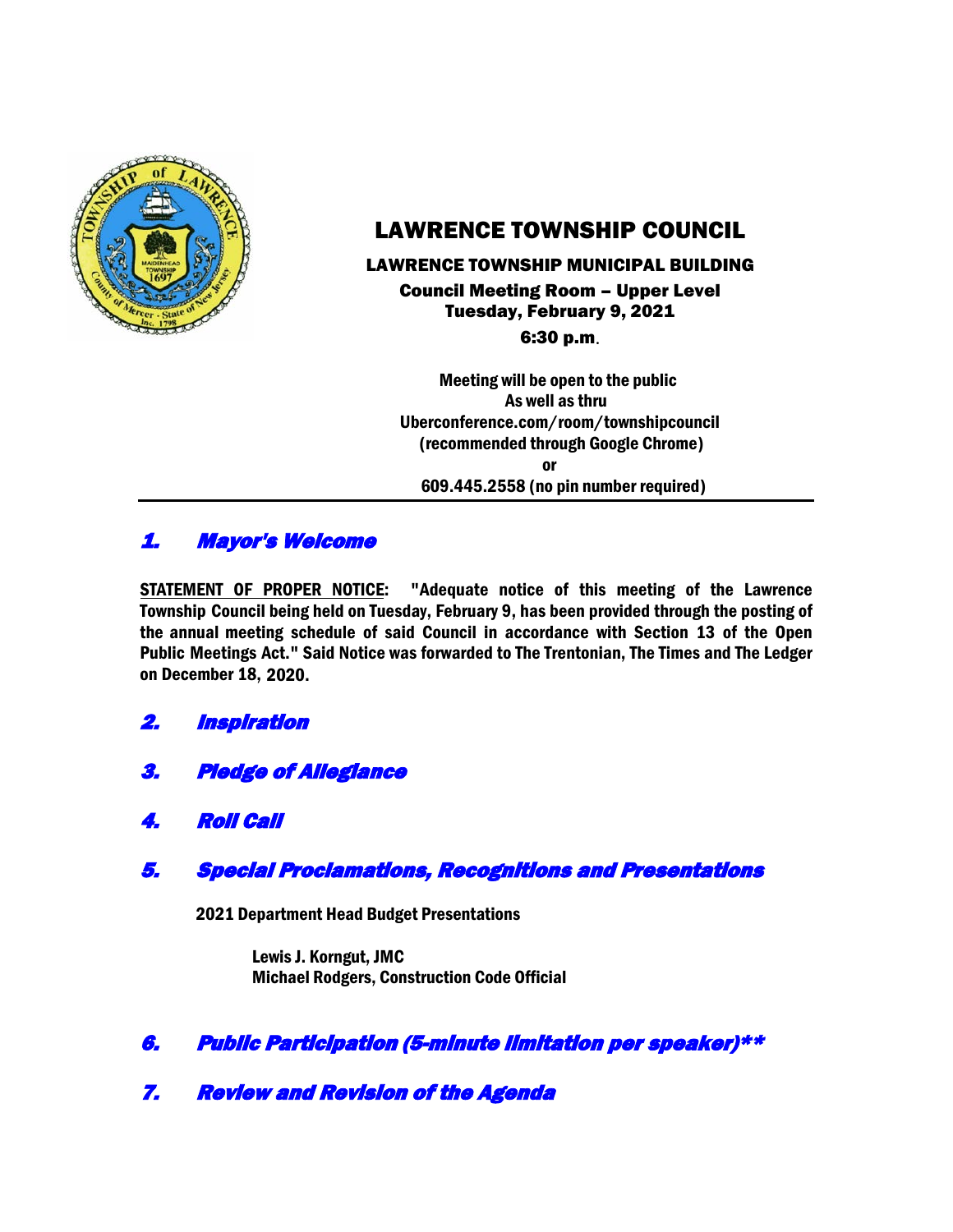# 8. Adoption of Minutes of Previous Meetings

A. Regular Meeting – December 15, 2020

### 9. Awarding and/or Rejecting of Bids\*

A. #59 Authorizing Awarding Bid to Affordable Housing Administrators for the Affordable Unit Rehabilitation Program

# 10. Introduction of Ordinances**\*\***

- A. Ordinance No. 2382-21 AN ORDINANCE AMENDING THE CODE OF THE TOWNSHIP OF LAWRENCE TO PROVIDE FOR THE LICENSING AND REGULATION OF TOWING AND STORAGE SERVICES
- B. Ordinance No. 2383-21 AN ORDINANCE OF THE TOWNSHIP OF LAWRENCE, COUNTY OF MERCER AUTHORIZING THE SALE OF ALCAZAR AVENUE (BLOCK 2308, LOTS 8 AND 16) AS SHOWN ON THE TAX MAP OF THE TOWNSHIP OF LAWRENCE, OWNED BY THE TOWNSHIP OF LAWRENCE, NOT NEEDED FOR PUBLIC USE PURSUANT TO NJSA 40A:12-1, ET SEQ.
- C. Ordinance No. 2384-21 ORDINANCE PROVIDING FOR SIDEWALK IMPROVEMENTS IN AND BY THE TOWNSHIP OF LAWRENCE, IN THE COUNTY OF MERCER, NEW JERSEY, APPROPRIATING \$19,387.50 THEREFOR AND DIRECTING THE SPECIAL ASSESSMENT OF THE COST THEREOF
- 11. Adoption of Ordinances\*
- 12. Manager's Report
- 13. Attorney's Report
- 14. Clerk's Report
- 15. Unfinished Business
- 16. New Business
- 17. Public Participation (3-minute limitation per speaker) \*\*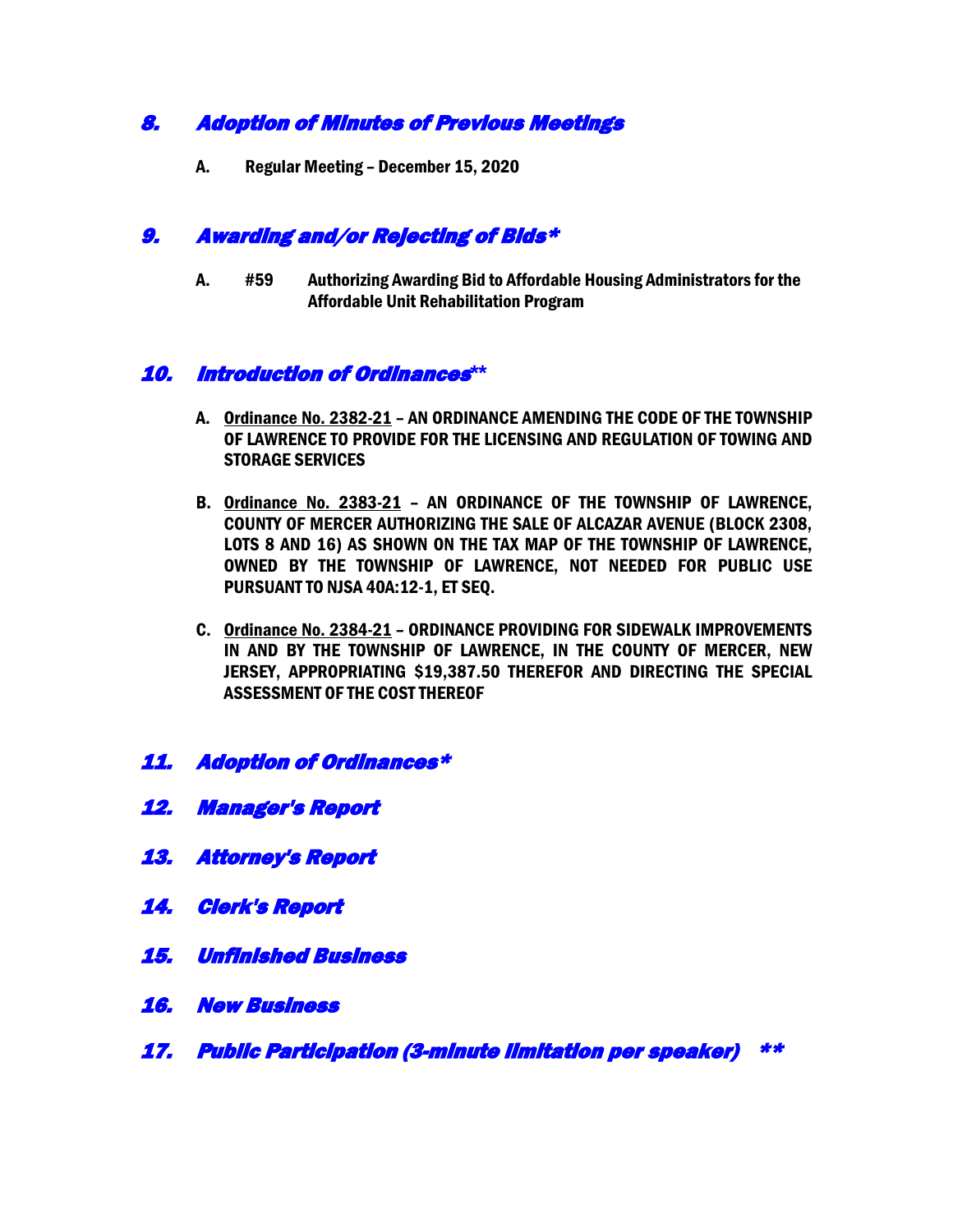# 18. Resolutions

### A. Bond Acceptance

1) #79 Authorizing Acceptance of Bonding for 55 Alcazar Avenue

### B. Bond Release

- 1) #60 Authorizing Release of Performance Bond for Colonial Lake Hydroraking and Debris Removal
- 2) #72 Authorizing Release of Grading/Soil Stabilization Bond for 99 ½ Lawrenceville-Pennington Road

#### C. Escrow Release

1) #73 Release of Escrow to FRIT/Tesla, SP-05/17

### D. Refunds

1) #71 Authorizing Tax Overpayment Refunds

### E. Special Items of Revenue

#### F. Professional Services Agreements

- 1) #70 Authorizing a Professional Services Agreement for IT Services for 2021
- 2) #74 Authorizing Amending the Professional Services Agreement for the Township Attorney
- 3) #76 Authorizing a Professional Services Agreement for Zoning Board Attorney for 2021
- 4) #77 Authorizing a Professional Services Agreement for Zoning Board Planning Consultant for 2021
- 5) #78 Authorizing a Professional Services Agreement for Zoning Board Traffic Consultant for 2021
- 6) #80 Authorizing Amending the Professional Services Agreement for Engineering Consultant for Planning Board and Zoning Board Projects
- 7) #81 Authorizing a Professional Services Agreement for a Conflict Attorney a Planning Board Application

### G. Grants

- 1) #61 Authorizing Grant Application for Historic Brearley House Improvement Plan
- 2) #62 Authorizing the Continuation of Safe and Secure Communities Program